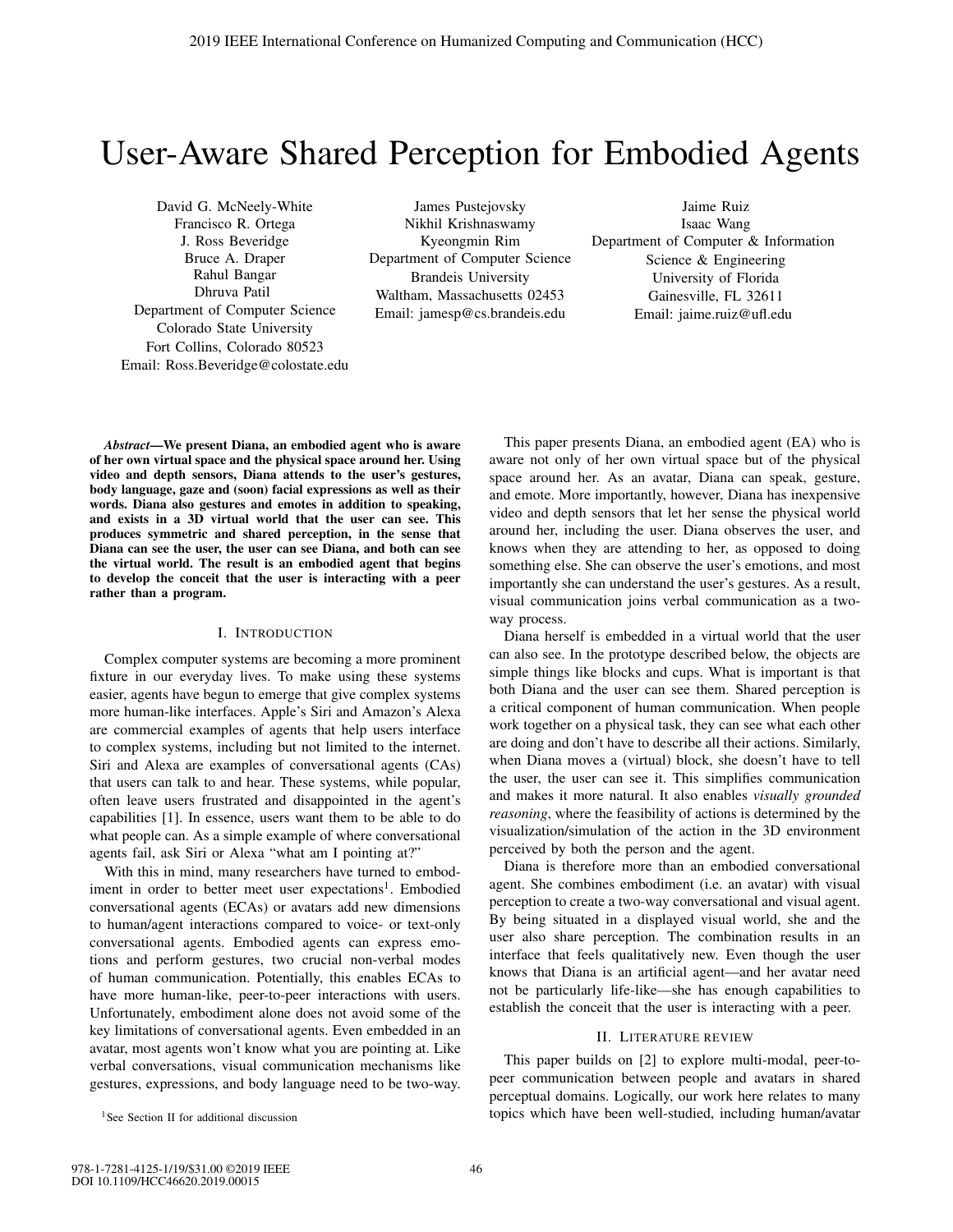interaction, embodied conversational agents, peer-to-peer communication, multi-modal interfaces, and semantics for reasoning in simulated environments.

It is well understood that people respond differently to embodied avatars then to non-embodied assistants [3], even performing better at certain tasks when embodied avatars are employed [4]. Users of avatars tend to take a more positive attitude, even attempting to make themselves appear better to the avatar, and they often assign the avatar a personality [5]. This motivates much of our work with Diana; however, there are downsides. When an avatar is not able to meet a user's goals as a human would, the user tends to get angry [6]. Anecdotally, as in [1], users of our system have described frustration when learning what Diana can and can't do, and especially when she doesn't recognize their communication properly. Additionally, while users may respond better to avatars than to non-embodied assistants, they respond better still to physically present robots [7]. While practical limitations preclude our presenting a system using a real robot, we expect much of what we are learning about embodied agents using sight, speech, gesture, physical manipulation, and shared perception to transfer to human-robot communication.

Indeed, considering both embodied virtual agents and real robots, evidence highlighting the benefits of multi-modal interfaces relative to speech-only approaches is easy to find. From cognitive psychology, we know that people tend to process speech and gesture somewhat independently, allowing humans using multi-modal systems to access greater working memory with less cognitive load than when using speech alone [8]. Combining language and gesture in computer interfaces is nothing new, first introduced by Bolt's "Put-that-there" [9]. Since then, many have followed suit as surveyed in [10]–[12].

What's more, multi-modal interfaces may offer additional practical advantages, as summarized by Reeves et al. [13]. Noisy or dark environments and settings where security or privacy is of importance are examples of circumstances in which having only a single mode of communication may be problematic. Further, Veinott et al. show that non-native English speakers benefit from video in English-language negotiation scenarios [14].

Sharing visual information has been shown to be particularly useful for establishing common ground [15]–[17]. Indeed, others have emphasized the importance of video and shared visual workspaces in computer-mediated communication, also highlighting the usefulness of non-verbal communication between humans [18]–[21]. This reinforces the need to provide a multi-modal interface to better encourage true peer-to-peer interactions.

The embodied conversational agent (ECA) [22] has logically risen as a combination of dialog-based systems and virtual avatars. There are many examples of ECAs, although we know of no previous systems which integrate embodied agents, two-way visual communication and shared perception. One such prominent example is the virtual classroom environment introduced by Barmaki et al. which was shown to be useful in studying the positive effects of non-verbal



Fig. 1: System layout

communication by teachers [23]. Their setup is similar to ours, with a Microsoft Kinect atop a large display watching for gestures. However, their agents are human-orchestrated, and the task is not facilitated with shared perception.

Similarly in Carnell et al., a teaching and evaluation tool for doctors is presented [24]. In their work, virtual patients are hand-designed to provide a realistic doctor-patient interview, with successful prediction of real world medical domain performance. Perhaps most similar to our work, Mell et al. present a competition of automated negotiating agents with naive users [25]. These agents use emotion, deception, humor, and opponent modeling to attempt to win the most points in a negotiation game. While there are aspects of multimodal communication and shared perception, these agents are fundamentally adversarial rather than cooperative and lack shared perception.

The work we are presenting here builds upon that presented by Narayana et al. [2]. As part of that earlier work, gesture elicitation studies were conducted in a peer-to-peer sharedperceptual environment. This step was key to us establishing how people expect other people to behave in the context of a shared task; typically that of building structures from blocks. The semantic gestures commonly used by people to solve problems are those employed here by our embodied agent, Diana.

#### III. DIANA: AN EMBODIED AGENT

The best way to understand the impact of adding two-way visual communication and shared perception to an embodied agent is to walk up to Diana's table and interact with her, as in Figure 1. This section describes typical user interactions. The figures are taken from one of two videos of users with Diana included with the supplemental materials $2<sup>3</sup>$ .

Users of our prototype system stand at one end of a table, as shown in Figure 1. A large monitor at the other end shows a virtual continuation of the table, with Diana standing at the end of it. The virtual half of the table has (virtual) blocks on it, and the user's task is to direct Diana to build block structures.

This setup is unique because it is multi-modal and symmetric. As with conversational agents, Diana can both hear

<sup>2</sup> Video #1: http://cs.colostate.edu/∼vision/hcc19/video1.mp4

<sup>3</sup> Video #2: http://cs.colostate.edu/∼vision/hcc19/video2.mp4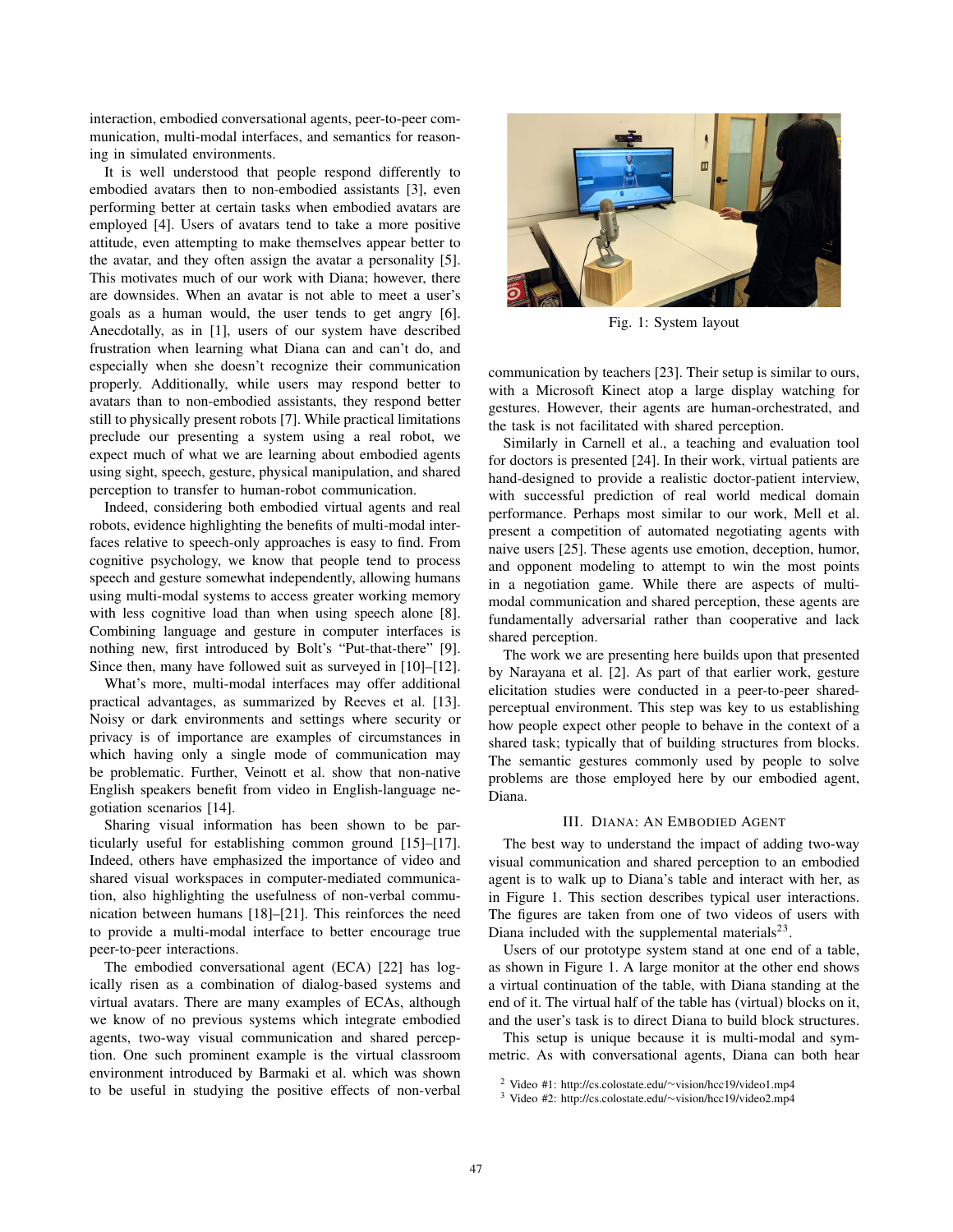

Fig. 2: Demonstration of signaler pointing.

and speak to the user. Unlike conversational agents, though, Diana can see the user and respond to the user's gestures, body language, and gaze<sup>4</sup>. She is aware of the user's presence in a way that conversational agents aren't. The user, of course, can also see Diana. And, since she is an avatar, she also gestures and directs her gaze. Perhaps most importantly, both the user and Diana can see the virtual blocks on the table, leading to *shared perception*. When Diana stacks the red block on the green block, she doesn't have to say what she is doing, the user can see what she is doing.

It is hard to overstate the importance of this second channel of communication. Contextual awareness is a general problem for embodied agents, and the introduction of a shared task space in which both person and computer can see each other and the physical manifestation of their shared attention profoundly expedites communication. It also necessitates new ways of formulating integrated speech, gesture, and visual human computer interaction.

As already alluded to above in our mention of elicitation studies, we have modeled Diana's behavior to the greatest extent possible after the results of human subject studies in which one person directs another to build block structures [2]. One observation from these studies was that users often wait to approach the table while they are planning how to build the block structure. At this point they stand back from the table and do not look at their partner on the other side. When they have a plan and are ready to begin, they step up to the table and look at their partner, who looks back. There is then an exchange of signals to confirm the start of the task. These signals can either be verbal (e.g. "ready?", "yes") or gestural (e.g. hand waves).

Interactions with Diana begin in roughly the same way. When the user steps up to the table and looks at Diana, in response Diana directs her attention, her gaze, back at the user. The user then waves to Diana, and Diana waves back while saying that she is ready. The user can then proceed with the task, knowing that Diana is watching and listening to them, and is ready to respond.

What happens next depends on the user and the block structure they want to build. Often, the next step is to reference a particular block that the user wants Diana to pick up or slide. In a multi-modal system, there are many ways to select

a block. Verbally, Diana allows a block to be identified by its properties (e.g. "red block") or its location ("block on the left"). More often, however, users choose to point at the desired block (see Figure 2). Objectively, pointing is easier when there are many blocks on the table with similar properties, since verbal descriptions can quickly become complex and cumbersome: e.g. "The yellow block on the right of the table left of a green block and behind another yellow block." Interestingly, though, users prefer to point even when there are only a few uniquely colored blocks on the table. In practice, deixis  $5$  seems to be the preferred mode of reference in contexts with shared perception.

While pointing is a simple gesture for a person, it can be imprecise. For example, if two or more blocks are close together, Diana may be uncertain which block the user is pointing at. This is where the back and forth of a peer-to-peer dialog comes in. If the user points and Diana is unsure which block is being referenced, she starts asking the user questions. For example, she might ask "Do you mean the red block?" while gesturing toward that block. If the user says "yes" (or nods, or gives a thumbs up signal), the ambiguity is resolved. Otherwise Diana asks about the next most likely block until the ambiguity is resolved. If there are too many options, the user can interrupt by saying "nevermind".

Deixis is also the preferred mode of referencing locations. If the user wants Diana to move a block to an empty spot on the table, they can point at it, while perhaps saying something general like "put it there". In this case, the imprecision of pointing may mean that the block gets placed near but not exactly at the desired location. In this case, the easiest thing for the user to do is correct the error by having Diana slide the block a little, but the amount has to be carefully controlled. This can be done verbally ("slide to the left...a little more... little more... stop"), but again gestures appear to be the preferred mode, as shown in video #1.

Although gestures are the preferred mode for referencing visual objects and certain types of positions, the role of language in our multi-modal system should not be underestimated. Although numbers can be indicated gesturally by raising the appropriate number of fingers, users far prefer to say the words "one", "two", etc. More significantly, requests for actions are more often spoken than gestured, even though mimic-like gestures exist. This may be because there are a small number of well-defined actions in this domain, like grab, slide and pick up. (In human subject studies, the verb "rotate" was often accompanied by a gesture, perhaps to convey the axis of rotation.) It may also be that the greater ambiguity of language is useful. Users often say something like "put the red block next to the green one". This statement doesn't say how the block should be moved, for instance should it be slid or carried, because the user doesn't care. They just want the red block next to the green one.

Language is also useful for sequencing, because of its ability

<sup>&</sup>lt;sup>4</sup>In the near future, Diana will also respond to facial expressions.

<sup>&</sup>lt;sup>5</sup>From a practical perspective the term "deixis" is used here as a synonym for pointing, but our use of the term reflects a deep connection with disambiguation in the context of language understanding.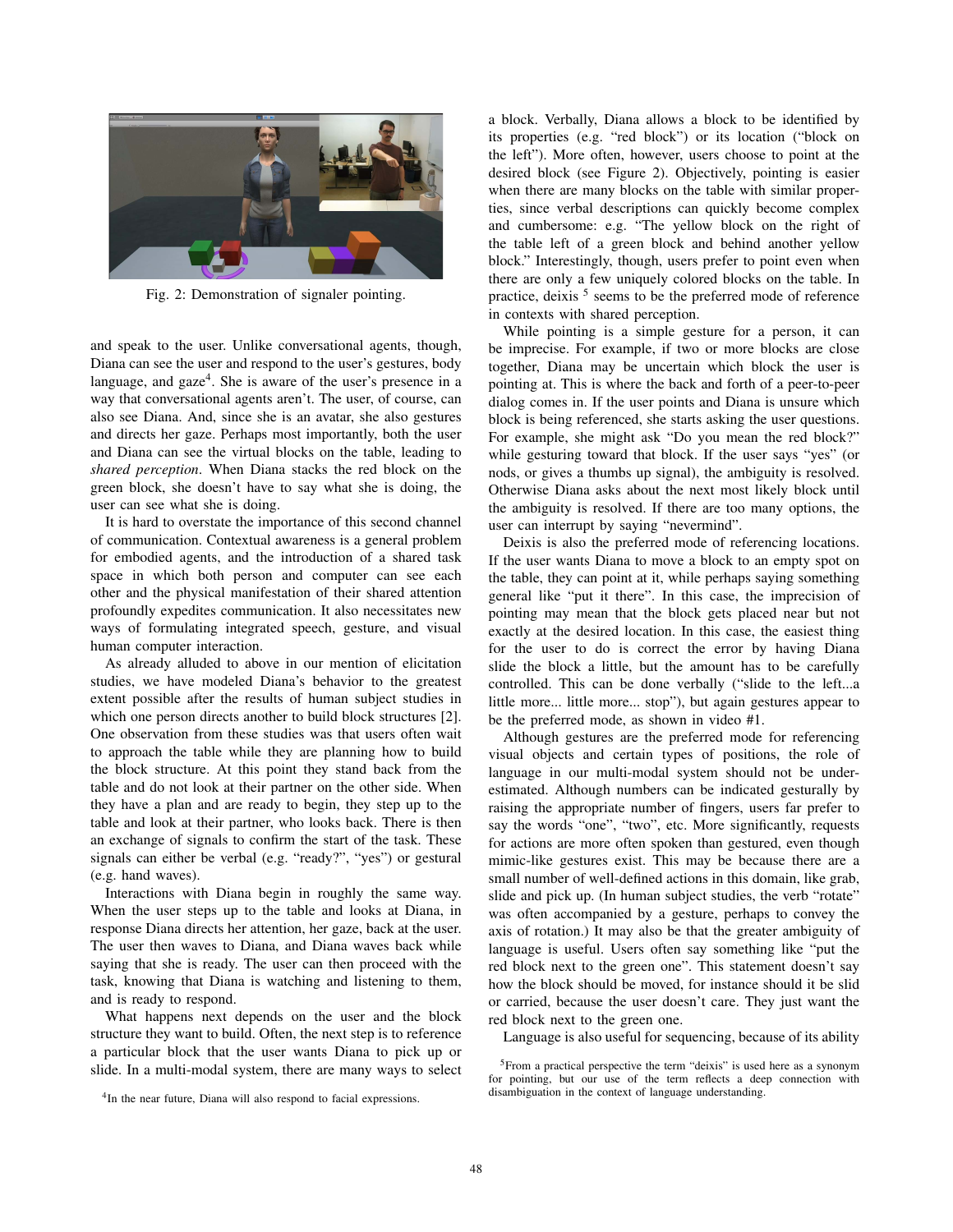to make references across sentences. For example, users might say "Slide the red block forward. Now put the blue one next to it". In this case, "it" is a reference to the red block. This is hard to do with gestures. After sliding the red block, the user has to point to the blue one and then back to the red one to have the same effect. Interestingly, in our system references are often cross-modal. A user can say "put this there", while using deixis (pointing) to indicate "this" and "there".

Once a person is engaged with Diana, a wide array of interactions arise drawing upon different combinations of speech and gestures, not to mention the goals naive users bring to each interaction. Since versions of the Diana system are up and running at all three partner institutions, i.e. Colorado State, Brandeis and Florida, hundreds of subjects have been introduced to, and allowed to play with, Diana. These sessions include both highly structured user studies and more informal sessions with visitors. From these interactions we've observed some broad trends. Perhaps most important, the majority of naive users intuitively understand the system well enough to successfully build structures: towers, staircases, or sometimes more imaginative structures. That naive users are able to successfully build structures shows us that task focused communication with an embodied agent capable of shared perception is both engaging and useful.

Another trend concerns how different users blend speech and gesture. As Diana understands sentences such as "Place the purple block on the red block", some users quickly gravitate toward a language-dominant mode of communication. At the other extreme, Diana is able to interpret over 30 distinct gestures and some users rely almost exclusively upon gesture. This ability for users to have the system adapt to their favored mode of interaction is itself huge. For one thing, it supports the intuition that not all users seek the same modes of interaction. It will allow us in the near future to begin quantifying differences in users' preferences.

Figure 3 provides a quick visual introduction to the different gestures used by a person and the actions of Diana. The person may be seen waving in greeting, pointing, indicating a block should be slid over, that a block should be grasped, and finally a thumbs up acknowledging successful completion of the staircase. Diana is shown waving in greeting, acknowledging understanding of the slide gesture, preparing to grasp a block, placing blocks, and finally with the hand over the white block suggesting understanding that the white block is the one that the user wants moved. The purple dashed circle is the only aspect of this entire interaction not readily reproduced with a real robot; it shows in real time where Diana thinks the user is pointing.

So far our examples concern blocks world, but clearly solving tasks in other spatial domains is key to understanding embodied agents with shared perception. A second domain is illustrated in Figure 4. This table setting domain currently includes plates, knives and cups. Objects such as these introduce new challenges because there is an arguably richer set of implied semantics along with more specialized ways to interact with these objects. For example, Diana can grab a cup from above with her fingers around the rim, like she grabs a block. This is fine for picking up a cup, but bad if the goal is to hold the cup to pour something into it, since in this position her hand covers the opening. For pouring, holding the cup by the side or the handle is better. Diana has a model for how to interact with objects based on affordances. The best way to grab the cup is determined by what you (most likely) intend to do with it. However, this specialization calls out for the need to teach Diana new grab gestures. Currently users can teach Diana new gestures online, and Diana will associate the new gesture with the particular grasp (see video #2). Technical details about one-shot gesture learning can be found in Yu [26]. See Figure 4 for examples of object affordances for which new gestures must be learned.

## IV. SYSTEM DESIGN

Underneath the hood, Diana is a complex combination of independent processes. The processes involved in recognizing gestures, body position, and gaze are shown in Figure 5. A host process drives a Kinect sensor and uses its pose determination (a.k.a. skeleton) feature to determine the position of the user's body, left hand, right hand, and head. It produces four data streams: three RGB-D video streams focused on the left hand, right hand, and head, and a pose stream of joint position data. Convolutional neural nets (CNNs) analyze the video streams for poses and motions consistent with known gestures [27]– [29], while a Long-Short Term Memory (LSTM) network analyses the pose stream for arm motions. The head stream is also used to analyze emotions and gaze. Finally, a statemachine-based fusion process collects the per-frame labels from all four streams to recognize gestures and significant body language (e.g., stepping toward or away from the table).

VoxSim [30], [31], the oval in the upper right of Figure 5, is the visual semantic reasoning engine containing Diana's virtual world. Among other components, it contains a language model for processing/parsing verbal input, a nondeterministic push-down automaton architecture for tracking the visual, situational, and dialogue context available to both Diana and her interlocutor, and a semantic model of objects and events built on the VoxML modeling language [32] which extends the semantic typing structure of Pustejovsky's Generative Lexicon theory [33]. This semantic model grounds object and event affordances to the particulars of the current situation throughout an interaction with Diana, and judges the feasibility and plausibility of potential actions based on affordances and the ability of an action to be successfully simulated.

#### V. SIGNIFICANCE AND DESIGN IMPLICATIONS

As mentioned in the literature survey, there are many ECAs with capabilities that overlap Diana's capabilities. What sets Diana apart from other state-of-the-art ECAs is her ability to facilitate peer-to-peer communication. Diana is aware of the physical world (i.e. the human user's speech, gestures, gaze, and emotion), the visually-shared virtual world, and her own gestures and emotions. Diana suggests how future agents need to develop, including the need for physical embodiment,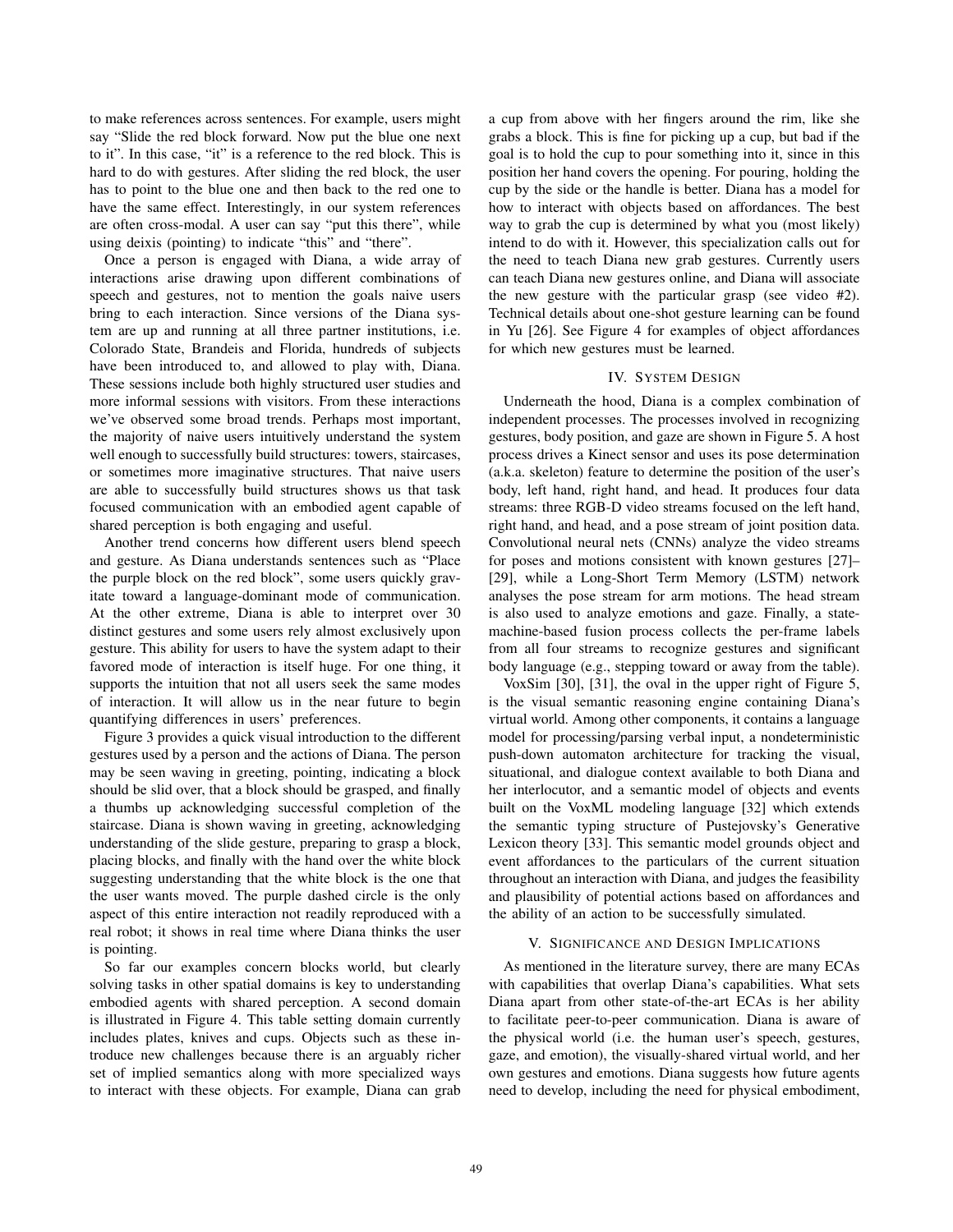

Fig. 3: Sample snapshots of both the user and Diana during a single session.



Fig. 4: Examples of non-standard object affordances



Fig. 5: System Design with multiple GPUs

visual as well as audio (speech) communication, and shared perception of elements in both physical and virtual reality. Down this path of agent development lie agents able to support the conceit that we are interacting with another human, or at least with an agent with human-like capabilities.

By design this paper focuses on what Diana as an Agent does, leaving aside technical descriptions of her implementation. Technical descriptions of her components appear elsewhere [2], [27]–[36]. However, there are a few aspects of the Diana system we wish to briefly highlight.

- Elicitation: Diana's behavior was modeled after the results of an observational study of human-to-human communication. Basing Diana's actions on huma studies supports the conceit that Diana is person-like.
- Gesture Recognition: Real-time gesture recognition is now feasible using banks of Convolutional Neural Networks (CNNs). It is well understood that the user experience degrades with as little as a 50ms delay [37] and that perceptible latency dramatically reduces human satisfaction [38], [39], but CNN technology allows gesture recognition within these constraints. Gesture recognition in turn re-enforces the conceit that Diana is seeing and responding as a person might.
- Shared Perception: When working on shared tasks, an important part of the dialog is what *doesn't* have to be said because both participants can see the work space. The fact that both Diana and the user can see the shared virtual world is critical to her success.